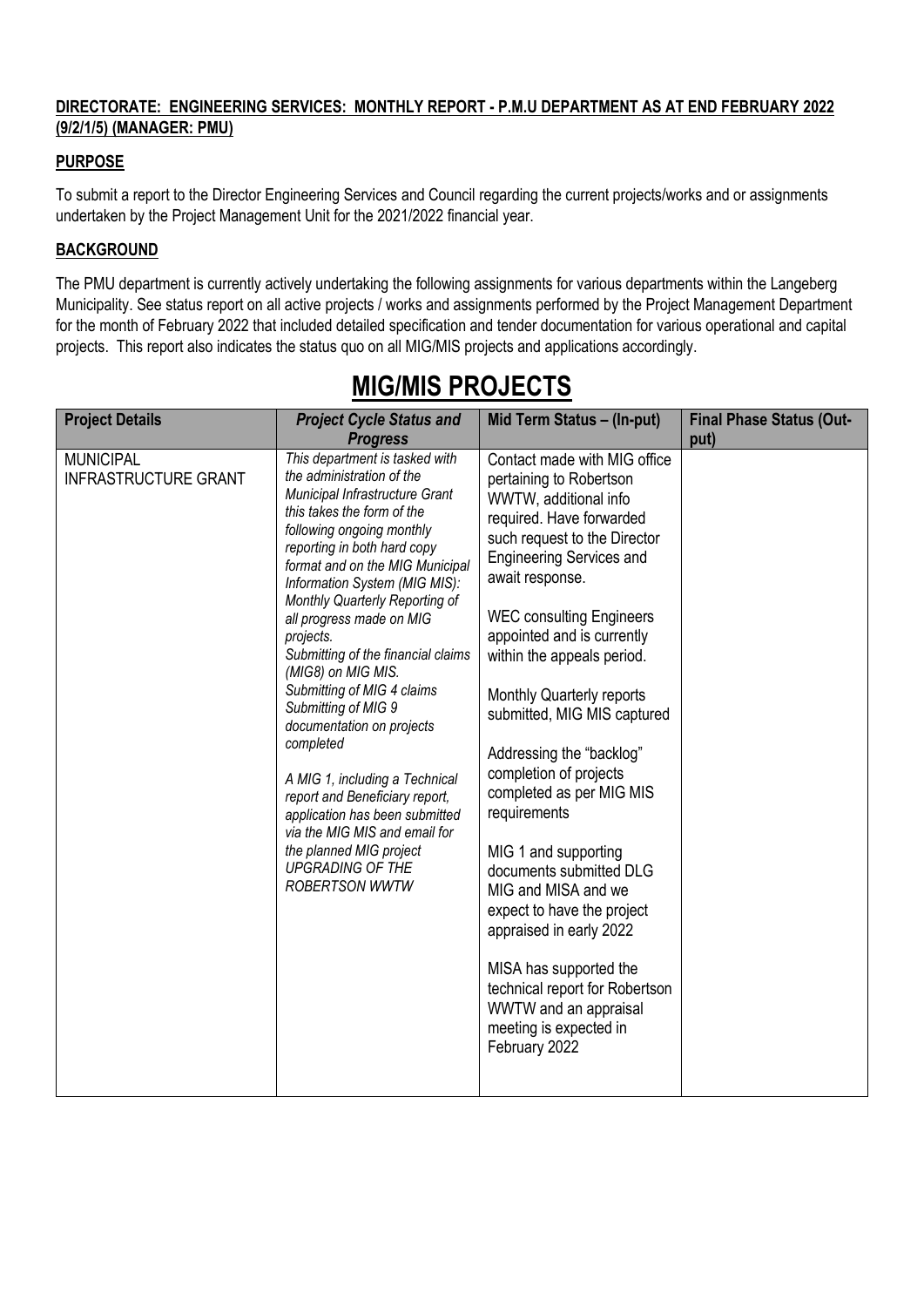## **CAPITAL PROJECTS**

| <b>Project Details</b>                                                                                                                               | <b>Project Cycle Status and Progress</b>                                                                                                                                                                                                                                                                                                                                                                                                                                                                                                                                                                                                                                                                                                                                                                                                                                                                                                                                                                                                                                                                                                                      | Mid Term Status - (In-put)                                                                                                                                                                                                                                                        | <b>Final Phase Status (Out-put)</b>                                                                                                                      |
|------------------------------------------------------------------------------------------------------------------------------------------------------|---------------------------------------------------------------------------------------------------------------------------------------------------------------------------------------------------------------------------------------------------------------------------------------------------------------------------------------------------------------------------------------------------------------------------------------------------------------------------------------------------------------------------------------------------------------------------------------------------------------------------------------------------------------------------------------------------------------------------------------------------------------------------------------------------------------------------------------------------------------------------------------------------------------------------------------------------------------------------------------------------------------------------------------------------------------------------------------------------------------------------------------------------------------|-----------------------------------------------------------------------------------------------------------------------------------------------------------------------------------------------------------------------------------------------------------------------------------|----------------------------------------------------------------------------------------------------------------------------------------------------------|
| T40/2020<br>$\cdot$<br>UPGRADING AND<br><b>REHABILITATION OF</b><br>THE WATER<br>NETWORKS IN<br><b>ASHTON ZOLANI -</b><br>LANGEBERG<br>MUNICIPALITY. | The project management unit is currently compiling detailed plans and documentation for<br>the before mentioned planned project. Plans are to include all required details, existing<br>services etcetera. Detailed tender document is currently being drafted and it is estimated<br>that the tender will be advertised in Mid / late October 2020. The estimated value of this<br>tender amounts to R4 600 000.00 and is being undertaken on behalf of the Department<br><b>Civil Engineering Services.</b><br>Detailed tender drawings completed on 28 October 2020. Tender document has been<br>completed and will be forwarded to the BSC on 02 November 2020 for approval. It is<br>anticipated that the tender will be advertised in Mid-November to close Mid December.<br>Tender advertised 13 November 2020, compulsory clarifications meeting held on 27<br>November 2020. Tender closes on 18 December 2020. It is envisaged that project<br>commencement will take place in early March 2021.<br>Tender report completed and submitted to BEC on 27 January 2021, await the outcome of<br>the BAC<br>Awarded. Appeals period ends 02 March 2021. | Contracted has commenced<br>with works.<br>Practical completion achieved<br>on all works other than the<br><b>Breede River Bridge crossing</b><br>in Bonnievale which is set to<br>be completed in early<br>December 2021.<br>Project completion achieved<br>on 15 December 2021. | Project will be completed within<br>2021/2022 book year.<br>Project completed on 15<br>December 2021 and is now in 12<br>month defects liability period. |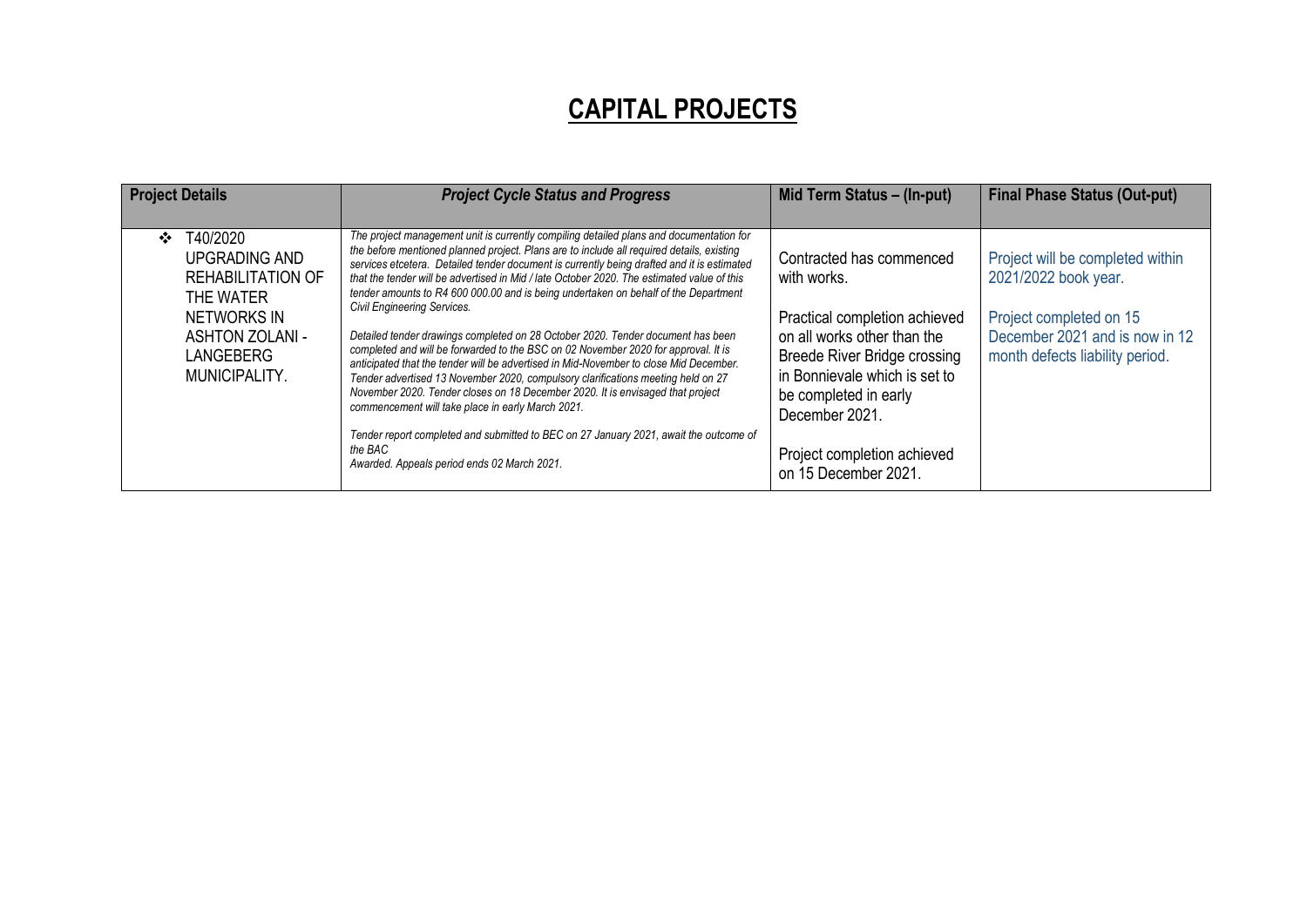| <b>Project Details</b> |                                                                                                        | <b>Project Cycle Status and Progress</b>                                                                                                                                                                                                                               | Mid Term Status - (In-put)                                                                                                                                                                                                                                                                                                                                      | <b>Final Phase Status</b> |
|------------------------|--------------------------------------------------------------------------------------------------------|------------------------------------------------------------------------------------------------------------------------------------------------------------------------------------------------------------------------------------------------------------------------|-----------------------------------------------------------------------------------------------------------------------------------------------------------------------------------------------------------------------------------------------------------------------------------------------------------------------------------------------------------------|---------------------------|
|                        |                                                                                                        |                                                                                                                                                                                                                                                                        |                                                                                                                                                                                                                                                                                                                                                                 | (Out-put)                 |
|                        | ❖ ASLA WSIG - Bulk<br><b>Services</b>                                                                  | Site meeting held with Implementing Agent -<br>Boekenhoutskloof and Mandela Square Montagu Bulk<br>Service                                                                                                                                                             | Mandela Square has been handed over to the<br>Contractor and we still await the outcome of<br>the 24G application for Boekenhoutskloof.<br>Construction at Mandala Square will<br>commenced in January 2022 and works are<br>expected to be completed in March 2022.<br>24G needs finalisation for Boekenhoudtskloof                                            |                           |
|                        |                                                                                                        |                                                                                                                                                                                                                                                                        | with possible fine being paid                                                                                                                                                                                                                                                                                                                                   |                           |
|                        | ❖ ASLA - Housing Top<br>Structures ERF 136,<br>Robertson                                               | Construction of 172 new houses as per detailed designs                                                                                                                                                                                                                 | 60 foundations complete<br>60 floors complete<br>58 tops/walls complete<br>27 roofs complete                                                                                                                                                                                                                                                                    | Pictures attached.        |
|                        | $\div$ Q34/2021 - Architectural<br>Services-<br>Cogmanskloof<br>Sportsgrounds - New<br>Ablusion        | Clarification meeting held 20 August 2021. Quotation<br>closed on 27 August 2021.<br>Report submitted to BEC on 15 September 2021.<br>Await BAC outcome.<br>Plans and supporting documents have been submitted<br>to the Building Control Office for council approval. | Plans submitted for approval and approval<br>has been received.                                                                                                                                                                                                                                                                                                 |                           |
|                        | ❖ Q37/2021 - Professional<br>Architecture Services-<br><b>Robertson Traffic Offices</b>                | Advertised. Clarification meeting held 20 August 2021.<br>Quotation closed on 27 August 2021.<br>Report submitted to BEC on 15 September 2021.<br>Await BAC outcome.                                                                                                   | Awarded on 08 October 2021 - Architectural<br>Services<br>Kick off meeting held and sketch plans have<br>been received.<br>Plans and supporting documents have been<br>submitted to the Building Control Office for<br>council approval.<br>Await the final outcome and plan approval<br>Plans approved and construction tender<br>advertised 11 February 2022. |                           |
|                        | $\div$ T27/2021 – Provision of<br>Architectural Services -<br>New Fire Station<br>Precinct - Robertson | Tender report submitted to BAC, await outcome and<br>appeals period.                                                                                                                                                                                                   | Tender awarded to TUSK CONSTRUCTION<br><b>SUPPORT SERVICES (PTY) LTD.</b>                                                                                                                                                                                                                                                                                       |                           |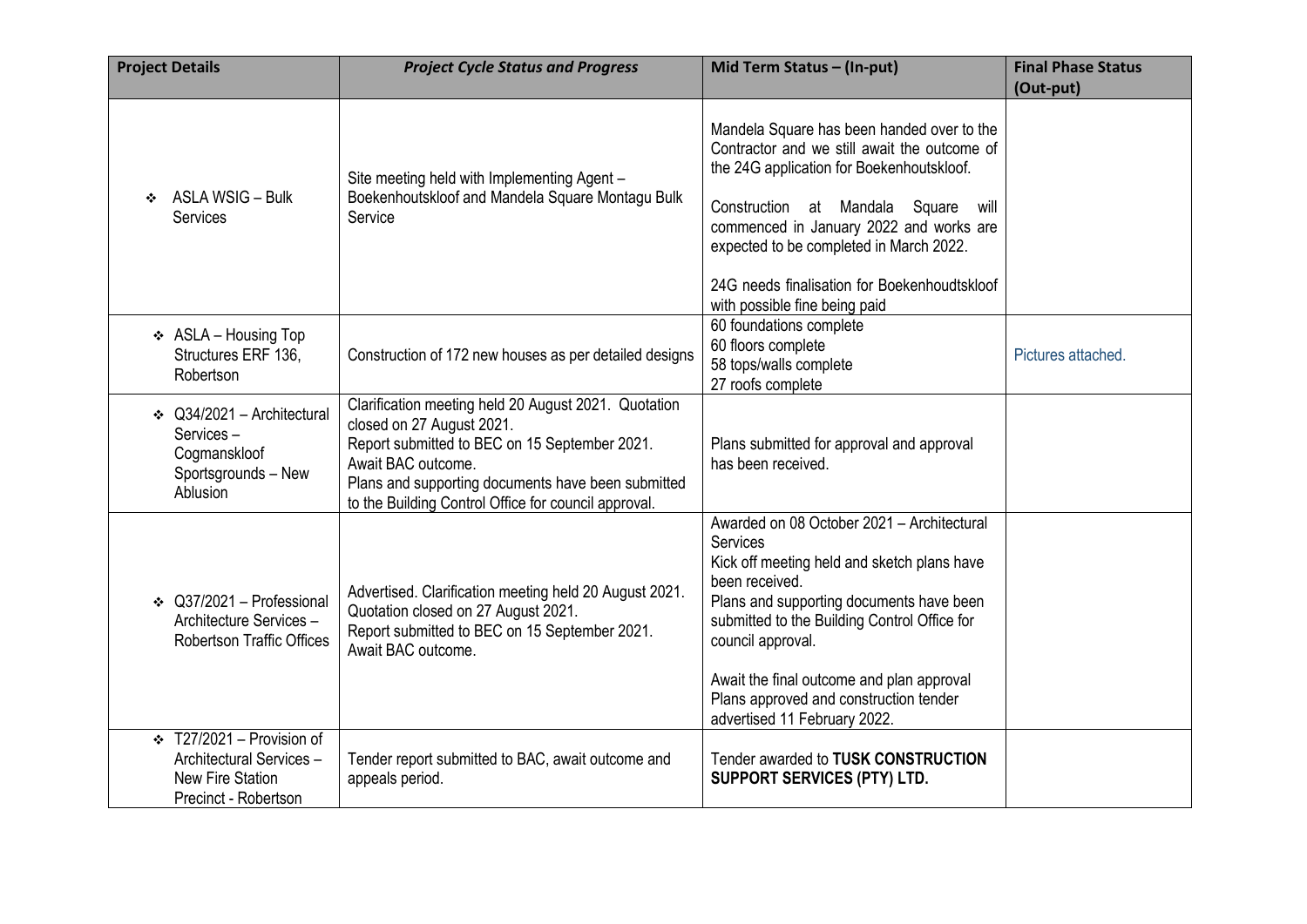|                                                                                                                              |                                                                                                                                                                                                                  | Detailed designs are being undertaken and<br>should be completed towards the end of<br>October 2021<br>Await the final designs and council approval                                                                                                                                          |  |
|------------------------------------------------------------------------------------------------------------------------------|------------------------------------------------------------------------------------------------------------------------------------------------------------------------------------------------------------------|----------------------------------------------------------------------------------------------------------------------------------------------------------------------------------------------------------------------------------------------------------------------------------------------|--|
|                                                                                                                              |                                                                                                                                                                                                                  | Plans and supporting documents have been<br>submitted to the Building Control Office.                                                                                                                                                                                                        |  |
|                                                                                                                              |                                                                                                                                                                                                                  | Approved plans received. It is anticipated that<br>the construction tender will be advertised in<br>August 2022.                                                                                                                                                                             |  |
|                                                                                                                              |                                                                                                                                                                                                                  | Awarded on 15 October 2021 (21 Day<br>appeals period) - Professional Services<br>Kick off meeting to be confirmed with<br>professional service provider                                                                                                                                      |  |
| $\div$ T39/2021 -<br>Development of Ashton<br>Silo's Cemetery<br>expansion                                                   | Advertised 13th August 2021. Close 03 September<br>2021. Clarification meeting held 23 August 2021.<br>Tender closed on 03 September 2021.<br>Report submitted to BEC on 28 September 2021.<br>Await BAC outcome | Service provider has submitted a detail<br>programme of planned works.<br>A meeting with the service provider is to take<br>place in early February 2022.                                                                                                                                    |  |
|                                                                                                                              |                                                                                                                                                                                                                  | Meeting held on 09 February 2022 with all<br>role players, the professional service provider<br>to submit draft plans by 1 <sup>st</sup> week of March<br>2022.                                                                                                                              |  |
| $\div$ T44/2021 – Provision of<br><b>Professional Engineering</b><br>Services - New Material<br>Recovery Facility,<br>Ashton | Advertised. Closed 10 September 2021.<br>Await BAC outcome. Professional Services<br>Kick off meeting held on 30 November 2021.                                                                                  | Kick-off meeting held with service provider<br>and programme of planned works received. A<br>detailed survey of the site has been<br>undertaken.<br>Detailed designs underway, all designs are<br>expected to be completed by end of February<br>2022<br>Draft designs received and approved |  |
| $\div$ T45/2021 – Supply and<br><b>Install Fencing Material</b><br>at various sites                                          | Advertised. Tender closed on 23 September 2021.<br>Await compliant documents and outcomes from the<br>BEC.                                                                                                       | Award made and currently in the appeals<br>period, it is expected that works will<br>commence in January 2022<br>Await the official order from supply chain.<br>Supplier Jetco has been on site and is<br>awaiting materials to commence                                                     |  |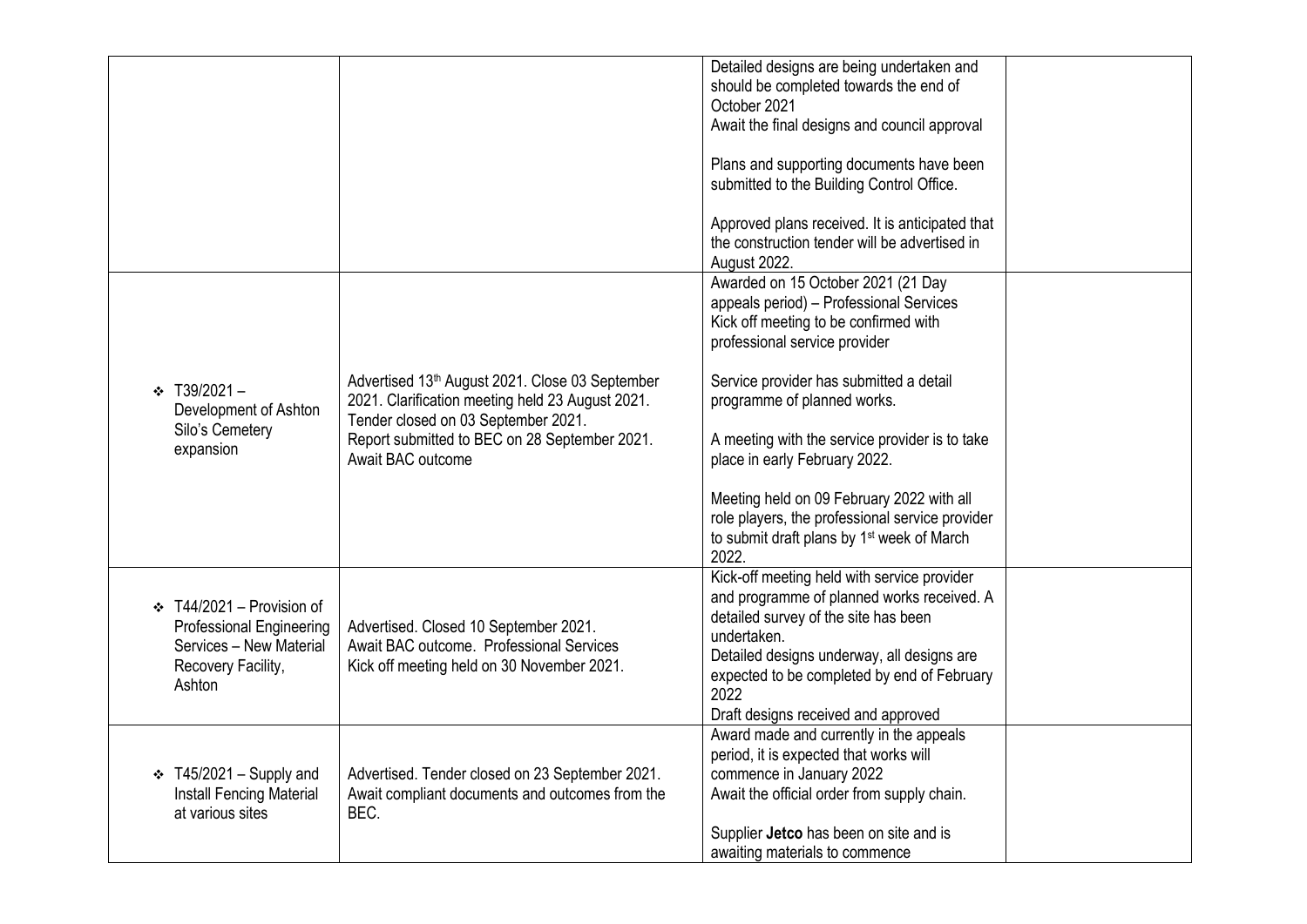|                                                                                                                                                                                               |                                                                                                                                                                                                                             | It has been confirmed that works will<br>commence on 07 March 2022                                                                                                                                                                   |                                    |
|-----------------------------------------------------------------------------------------------------------------------------------------------------------------------------------------------|-----------------------------------------------------------------------------------------------------------------------------------------------------------------------------------------------------------------------------|--------------------------------------------------------------------------------------------------------------------------------------------------------------------------------------------------------------------------------------|------------------------------------|
| T58/2021 Rehabilitation<br>÷<br>Of Filters At Montagu<br>Water Treatment Works,<br>Design And Construct                                                                                       | Advertised 15/10/2021. Tender closes on 05<br>November 2021 report submitted to BAC.                                                                                                                                        | Tender has been awarded and will the project<br>be managed further by the Civil Engineering<br>department                                                                                                                            |                                    |
| ❖ Q29/2021 Air<br>Conditioners                                                                                                                                                                | Submitted to BSC, await outcome. Will be advertised in<br>mid August 2021.<br>Quotation closed on 20 August 2021.<br>Report submitted to BEC on 14 September 2021.<br>Await BAC outcome.                                    | Awarded on 19 October 2021<br>Contractor appointed and works to be<br>completed by early January 2022.<br>Works competed                                                                                                             | Project completed January<br>2022. |
| $\div$ T29/2021 – Construction<br>of 3.0ML Reservoir &                                                                                                                                        | Awarded - Objection period lapsed. Awarded for the<br>design - Director Engineering Services is administering                                                                                                               | Await BAC outcome                                                                                                                                                                                                                    |                                    |
| <b>Related Works</b><br>(Robertson)                                                                                                                                                           | the contract. Construction tender to be advertised in<br>November 2021<br>Tender closes 03 December 2021.                                                                                                                   | Tender awarded and to be project managed<br>by Director Engineering Services                                                                                                                                                         |                                    |
| T55/21 Professional<br>$\mathcal{L}$<br>Services: Design and<br>Related Services-<br><b>Bonnievale Telemetry</b><br>System / Supervisory<br>Control and Data<br>Acquisition (Scada)<br>System | BSC held on 20th September 2021<br>Advertised on 23 September 2021 and closing on 15<br>October 2021. Technical evaluation report submitted to<br>BEC on 26 October 2021<br>Service provider appointed and design underway. | Awarded to IX consulting engineers and<br>further project managed by Civil Engineering<br>department                                                                                                                                 |                                    |
| ❖ T56/21 Professional<br><b>Engineering Services,</b><br>Design and<br>Implementation of<br>Upgrades to Informal<br><b>Trading Areas</b>                                                      | BSC held on 20th September 2021.<br>Tender to be advertised 02 October 2021. Tender<br>closed on 22 October 2021, await compliant documents<br>from the BEC for the technical evaluation.                                   | <b>UDS AFRICA</b> appointed, kick off meeting<br>held designs to be completed by end<br>February 2022<br>Meeting with all role players was held on 08<br>February 2022.<br>Designs will be received in 1 <sup>st</sup> week of March |                                    |
| ❖ T64/20201 Professional<br>services Design and<br>related services,<br><b>Electrification of Housing</b><br>project ERF 136                                                                  | Tender advertised and closed 19 November 2021 Await<br>compliant documents from BEC                                                                                                                                         | Service provider appointed and currently in 21<br>day appeals period<br><b>CMB Consulting Engineers appointed and</b><br>kick off meeting held, designs to be<br>completed by mid- February 2022.                                    |                                    |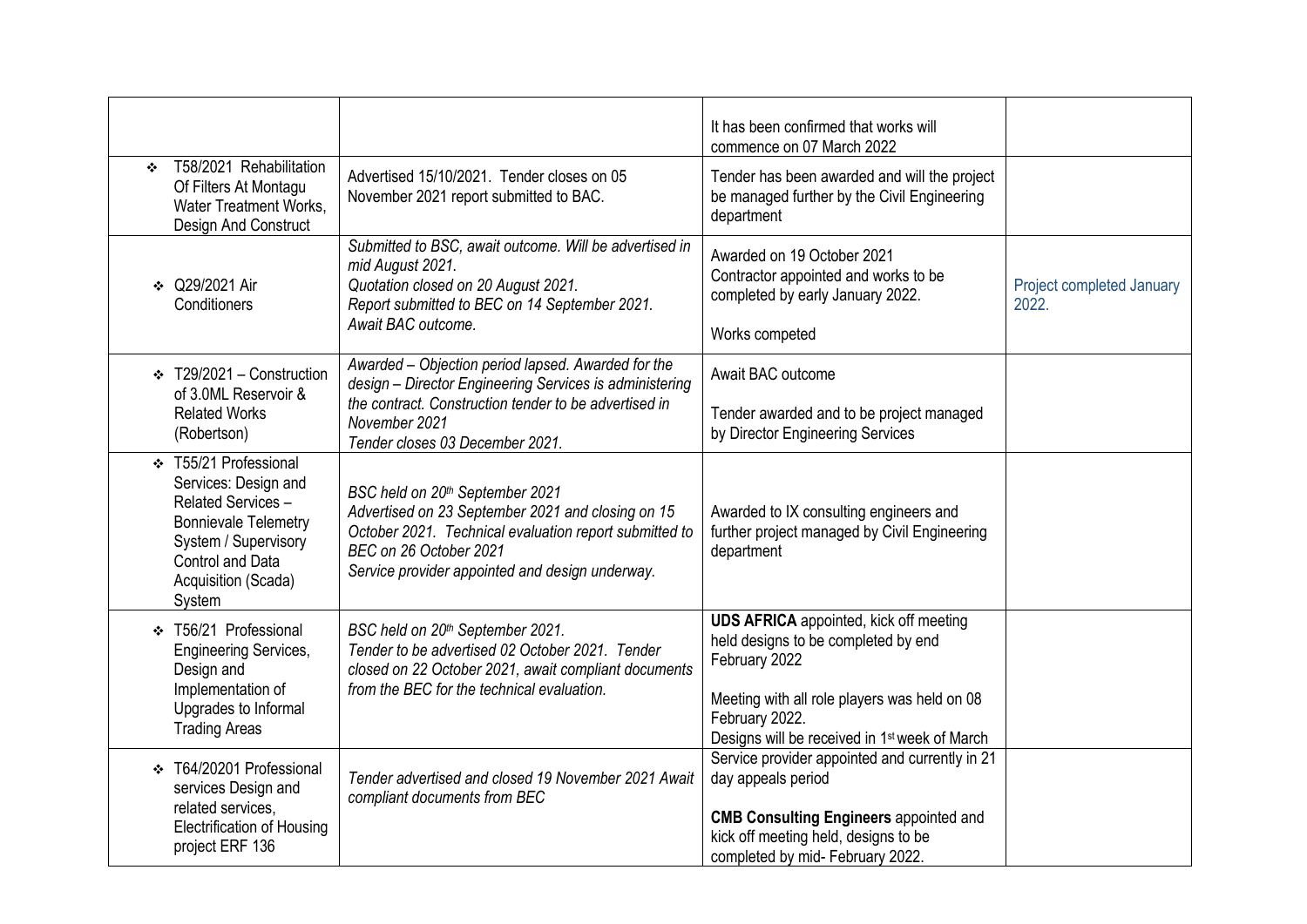|               |                                                                                                              |                                                                                                                                                                                                                                | Designs complete and document approved by<br>BSC. Tender advertised on 25 February 2022                                                                                     |  |
|---------------|--------------------------------------------------------------------------------------------------------------|--------------------------------------------------------------------------------------------------------------------------------------------------------------------------------------------------------------------------------|-----------------------------------------------------------------------------------------------------------------------------------------------------------------------------|--|
|               | ❖ T30/2021 Design Supply<br>and Install of High Mast                                                         | Await tender documents from BEC for evaluation.<br>Awarded on 27 September 2021 - hand over meeting<br>held with the contractor. Contractor on site and<br>excavations underway                                                | Construction underway and works are<br>expected to be completed within the 2 <sup>nd</sup><br>quarter of 2022.                                                              |  |
|               |                                                                                                              |                                                                                                                                                                                                                                | Tender Awarded and Currently in The 21 Day<br>Appeals Period.                                                                                                               |  |
|               | $\div$ T52/2021 -<br>Refurbishment of Roof<br>structures - Community<br><b>Facilities</b>                    | Advertised on 23 September 2021<br>Closing 22 October 2021. Tender closed on 22<br>October 2021, await compliant documents from the<br>BEC for the technical evaluation. Tender awarded and<br>currently in the appeals period | ZABS Enterprises appointed and kick off<br>meeting held. Contractor commenced with<br>works at Barnard Hall, Ashton<br>Barnard hall and Ashton Town hall under              |  |
|               |                                                                                                              |                                                                                                                                                                                                                                | construction. Two claims have been received<br>and approved for payment                                                                                                     |  |
| ❖             | T54/2021 - Professional<br>services - design and<br>related services:<br><b>Electrical Projects</b>          | To be discussed at BSC on 04 October 202.<br>Advertised 23/10/2021. Tender advertised and closed<br>on 12 November 2021. Await compliant documents<br>from the BEC to evaluate.                                                | Await BAC outcome                                                                                                                                                           |  |
|               | Q02/2022 Pre-Fabricated<br>Steel Catwalk,<br><b>Bonnievale Water Works</b>                                   | Advertised on 11 February 2022                                                                                                                                                                                                 | Clarifications meeting held on 18 February<br>2022.<br>Tender closed on 25 February 2022.<br>Only 1 tender received and offer above the<br>R200 000.00 quotation threshold. |  |
| ❖             | Q15/2022 Replace Malva<br>Street No2 MS-<br>Langeberg Municipality<br>Electrical Department,<br>Robertson    | Await BSC from Municipal Manager office                                                                                                                                                                                        | Specifications and BOQ complete and will be<br>submitted to the BSC for approval once BSC<br>have been formulated.                                                          |  |
| $\cdot \cdot$ | Q16/2022 Replace<br>Watsonia RMU<br>Langeberg Municipality<br>Electrical Department,<br>Robertson            | Await BSC from Municipal Manager office                                                                                                                                                                                        | Specifications and BOQ complete and will be<br>submitted to the BSC for approval once BSC<br>have been formulated.                                                          |  |
| $\mathbf{r}$  | Q17/2022 Replace<br>Denne Avenue RMU<br>Langeberg Municipality<br><b>Electrical Department,</b><br>Robertson | Await BSC from Municipal Manager office                                                                                                                                                                                        | Specifications and BOQ complete and will be<br>submitted to the BSC for approval once BSC<br>have been formulated.                                                          |  |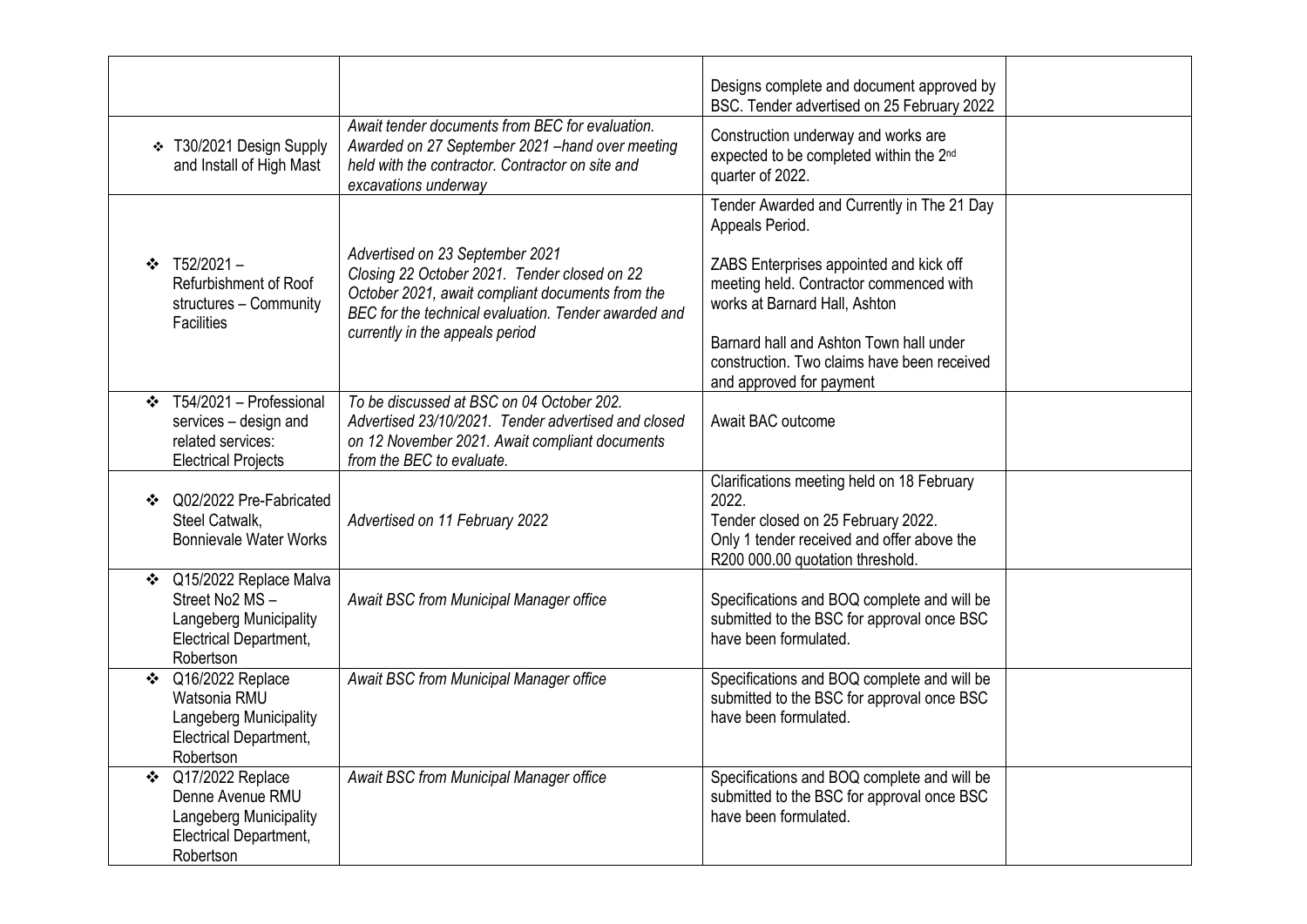| $\mathbf{A}$                              | Q18/2022 Install 95mm<br>Electrical Cable - from<br>Reits to White Street,<br>Robertson - Langeberg<br>Municipality Electrical<br>Department, Robertson | Await BSC from Municipal Manager office                                                                                                                                                              | Specifications and BOQ complete and will be<br>submitted to the BSC for approval once BSC<br>have been formulated.            |                                                                                                                                 |
|-------------------------------------------|---------------------------------------------------------------------------------------------------------------------------------------------------------|------------------------------------------------------------------------------------------------------------------------------------------------------------------------------------------------------|-------------------------------------------------------------------------------------------------------------------------------|---------------------------------------------------------------------------------------------------------------------------------|
| $\cdot$                                   | Q49/2021 Provision of<br>occupational health and<br>safety services (client<br>agent), New Fire Station,<br>Robertson                                   |                                                                                                                                                                                                      |                                                                                                                               | Quotation not awarded<br>due to offers exceeding<br>R200 000.00 threshold.<br>Scope to be amended and<br>advertised as Q62/2021 |
| $\mathbf{A}$                              | Q62/2021 Provision of<br>occupational health and<br>safety services (client<br>agent), New Fire Station,<br>Robertson                                   | Advertised on 21 January 2022                                                                                                                                                                        | Closed 04 February 2022<br>Report submitted to BEC on 21 February<br>2022. Await BAC outcome                                  |                                                                                                                                 |
| $\mathbf{A}$                              | Tender - Refurbishment<br>of cloakrooms, van zyl<br>street sports grounds                                                                               | Detailed specifications submitted to the Community<br>Services Directorate on 15 November 2021.                                                                                                      | To date no BSC has taken place and the<br>PMU department awaits further instruction<br>from the Manager Community Facilities. |                                                                                                                                 |
| $\mathbf{v}_i^*$                          | T06/2022 Electrification<br>of 172 Formal Houses at<br>Nkqubela, Robertson                                                                              | Advertised on 25 February 2022                                                                                                                                                                       | Closing on 04 March 2022                                                                                                      |                                                                                                                                 |
| $\frac{1}{2}$                             | T59/2021 Supply and<br>installation of gates<br>informal trading areas,<br>Bonnievale and Montagu                                                       | Advertised 15 October 2021, closed 05 November 2022                                                                                                                                                  | Awarded in January 2022,<br>Contractor indicated that they will be on site in<br>March 2022                                   |                                                                                                                                 |
| $\mathbf{r}^{\star}_{\mathbf{r}^{\star}}$ | T74/2021 Construction<br>and renovations -<br><b>Robertson Traffic</b><br>Offices, Langeberg<br>Municipality                                            | Advertised on 11 February 2022                                                                                                                                                                       | Tender closes 04 March 2022                                                                                                   |                                                                                                                                 |
| ❖                                         | Tender XX 2021<br>Construction and<br>development of Ashton<br>Silo's cemetery<br>expansion                                                             | Await the detailed designs from the professional<br>services department which are expected in 1 <sup>st</sup> week in<br>March. See<br>T39/2021 - Development of Ashton Silo's Cemetery<br>expansion | Construction tender will be called once design<br>and tender document finalised - estimated<br>mid-March 2022                 |                                                                                                                                 |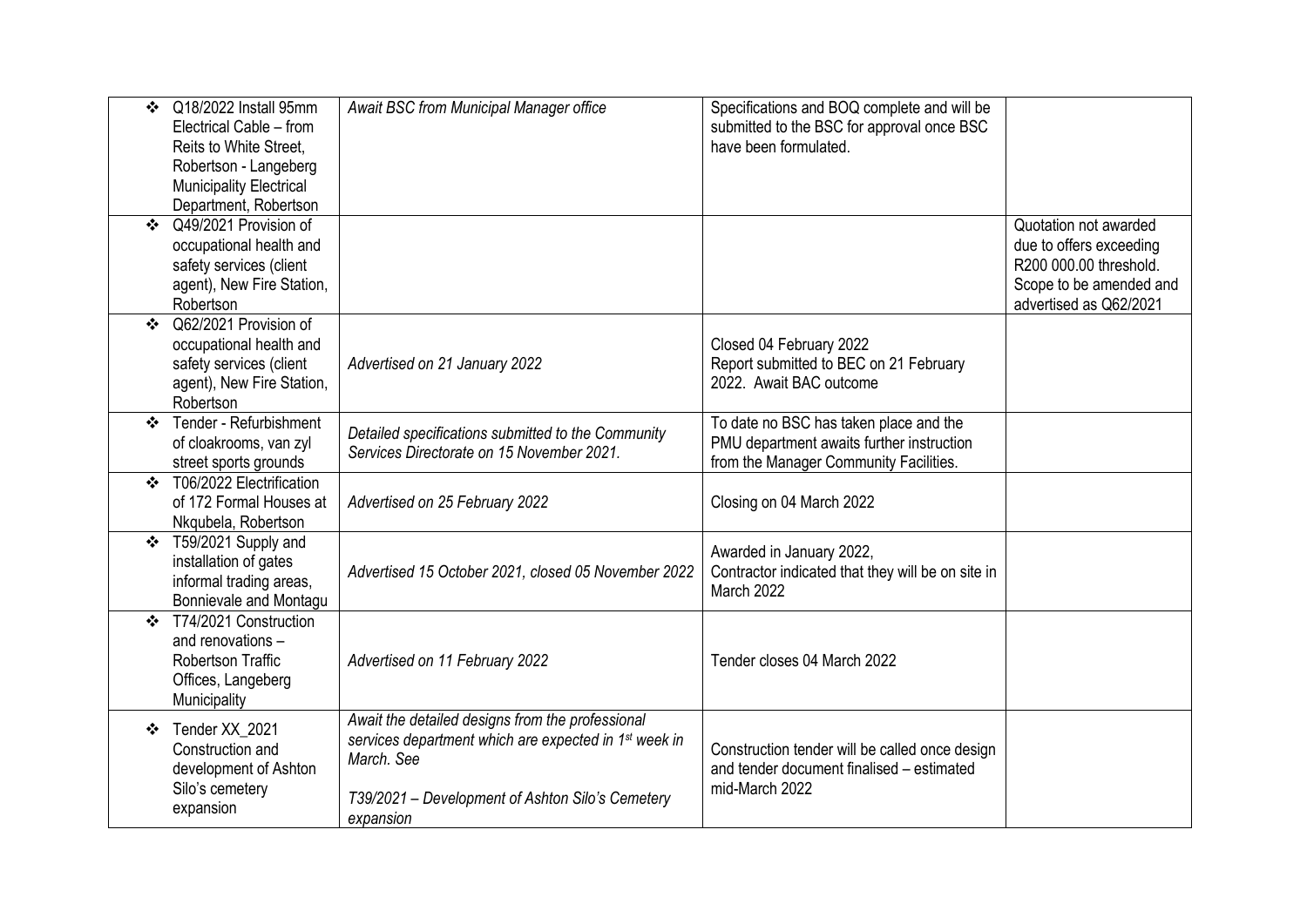| ❖            | Tender XX 2021<br>Construction of fire<br>station, Langeberg<br>Municipality                              | See T27/2021                                                                                                          | Construction tender will be called once design<br>and tender document finalised - estimated<br>mid-August 2022 |                                                                                                         |
|--------------|-----------------------------------------------------------------------------------------------------------|-----------------------------------------------------------------------------------------------------------------------|----------------------------------------------------------------------------------------------------------------|---------------------------------------------------------------------------------------------------------|
| ❖            | Tender XX 2021<br>Construction of new<br>spectator ablution<br>facilities, Cogmanskloof<br>sports grounds |                                                                                                                       |                                                                                                                | Tender not to proceed in<br>current book-year.<br><b>Community Services to</b><br>indicate way forward. |
| $\mathbf{A}$ | Tender XX 2022<br>Resurfacing of Netball<br>Courts, Langeberg<br>Municipality                             | Detailed specifications and pricing schedule submitted<br>to the Manager Community Facilities on 09 February<br>2022. | Await BSC outcome                                                                                              |                                                                                                         |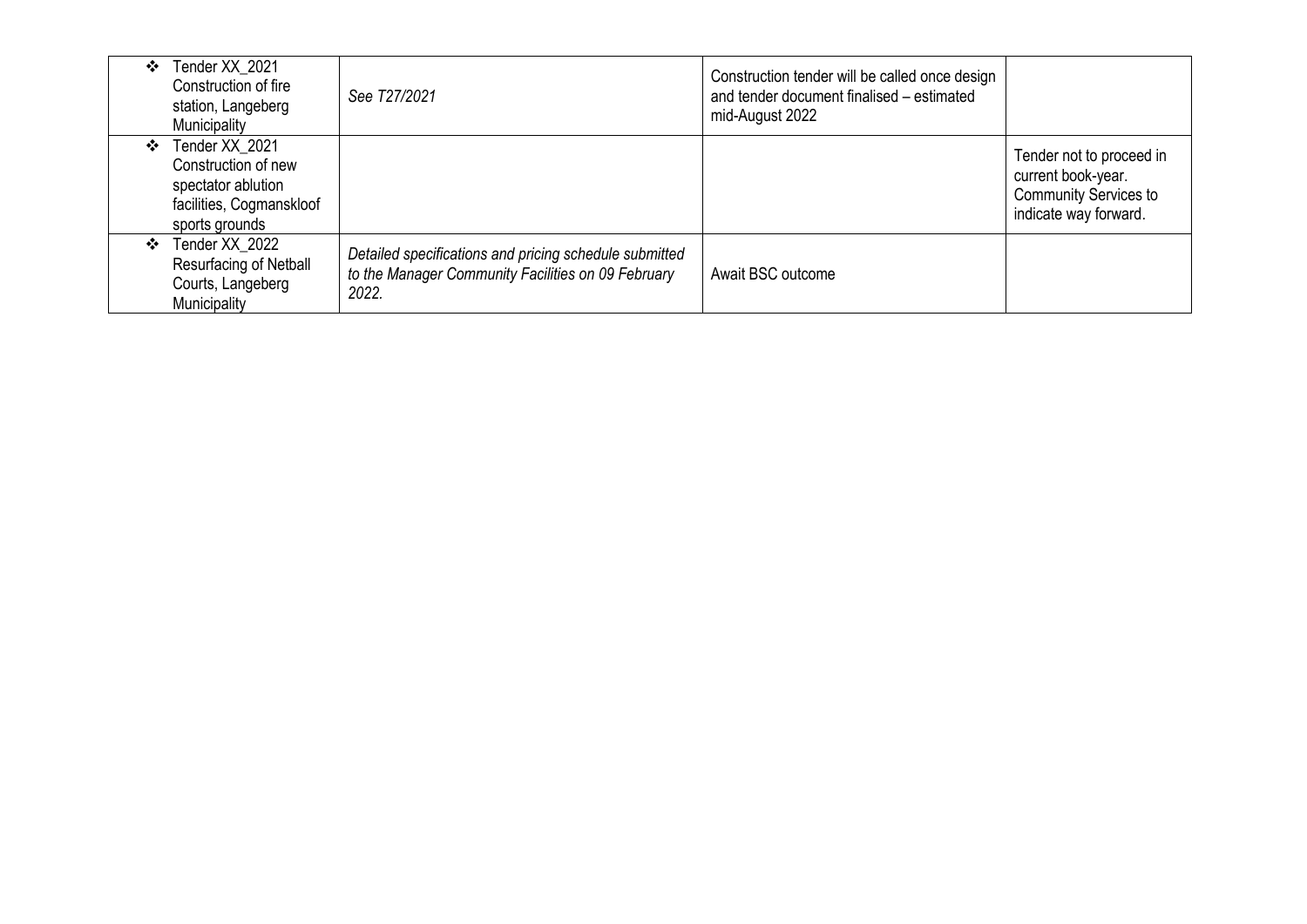| <b>OPERATIONAL PROJECTS</b>                                                                                                                  |                                                                                                                                                                                                                    |                                                                                                                                                                                                                                                                                                                                                                                                                                                                                                             |                                                                                          |
|----------------------------------------------------------------------------------------------------------------------------------------------|--------------------------------------------------------------------------------------------------------------------------------------------------------------------------------------------------------------------|-------------------------------------------------------------------------------------------------------------------------------------------------------------------------------------------------------------------------------------------------------------------------------------------------------------------------------------------------------------------------------------------------------------------------------------------------------------------------------------------------------------|------------------------------------------------------------------------------------------|
| <b>Project Details</b>                                                                                                                       | <b>Project Cycle Status and Progress</b>                                                                                                                                                                           | Mid Term Status - (In-put)                                                                                                                                                                                                                                                                                                                                                                                                                                                                                  | <b>Final Phase Status (Out-</b><br>put)                                                  |
| Q43/2021 - Professional<br>❖<br>services - design and<br>related services:<br><b>Electrification of Housing</b><br>project erf 136, Nkqubela | Advertised on 03 September 2021<br>Closed 17 September 2021<br>Two documents received which were above the<br>threshold of a quotation. Quotation not awarded as it is<br>above the threshold.                     | Has been advertised again under T64/2021                                                                                                                                                                                                                                                                                                                                                                                                                                                                    | Not awarded                                                                              |
| Q40/2021 - Service<br>$\mathbf{A}$<br>repairs of 7 x LMS<br>Switchgear at Montagu<br>main substation                                         | Quotation not awarded as it is above the threshold                                                                                                                                                                 | To be undertaken by the Electrical<br><b>Engineering Department</b>                                                                                                                                                                                                                                                                                                                                                                                                                                         | Not awarded                                                                              |
| Q39/2021 - Appointment<br>❖<br>of a suitably qualified<br>architectural professional<br>with sufficient heritage<br>experience               | Advertised on 03 September 2021<br>Closed 17 September 2021<br>Report submitted to the BEC on 28 September 2021.<br>BEC report served at BAC on 29 October 2021<br>Award made and within the 21 day appeals period | Architect appointed and detailed survey<br>undertaken by the professional service<br>provider. Detailed plans and report are<br>expected by early February 2022.<br>Initial reports received final report and<br>specifications expected mid-February 2022<br>Final report received and submitted to the<br>Director Community Services and Manager<br>Community Facilities for commentary. Report<br>submitted to Heritage Western Cape and they<br>have approved the proposed plan and<br>specifications. | The tender for the<br>construction / repairs to be<br>advertised in March 2022.          |
| ❖ T57/21 Supply and<br>Delivery of Transformers,<br>Large Frame Circuit<br>Breakers, Maximum<br>Demand Meters and 3<br>Phase 4 Wire Meters   | Advertised on 02 October 2021. Tender closed 29<br>October 2021.                                                                                                                                                   | Technical evaluation underway.<br>Award made and currently in 21day appeals<br>period<br>No appeals and tender awarded - Stores and<br>Electrical department to place orders when<br>required                                                                                                                                                                                                                                                                                                               | Tender awarded - Stores<br>and Electrical department<br>to place orders when<br>required |
| T61/2021 Supply And<br>❖<br>Delivery of Combined                                                                                             | Advertised 15 October 2021. Tender closed on 12<br>November 2021.                                                                                                                                                  | Report submitted to the BEC for<br>consideration.                                                                                                                                                                                                                                                                                                                                                                                                                                                           | Tender awarded - Stores<br>and Electrical department                                     |

 $\Gamma$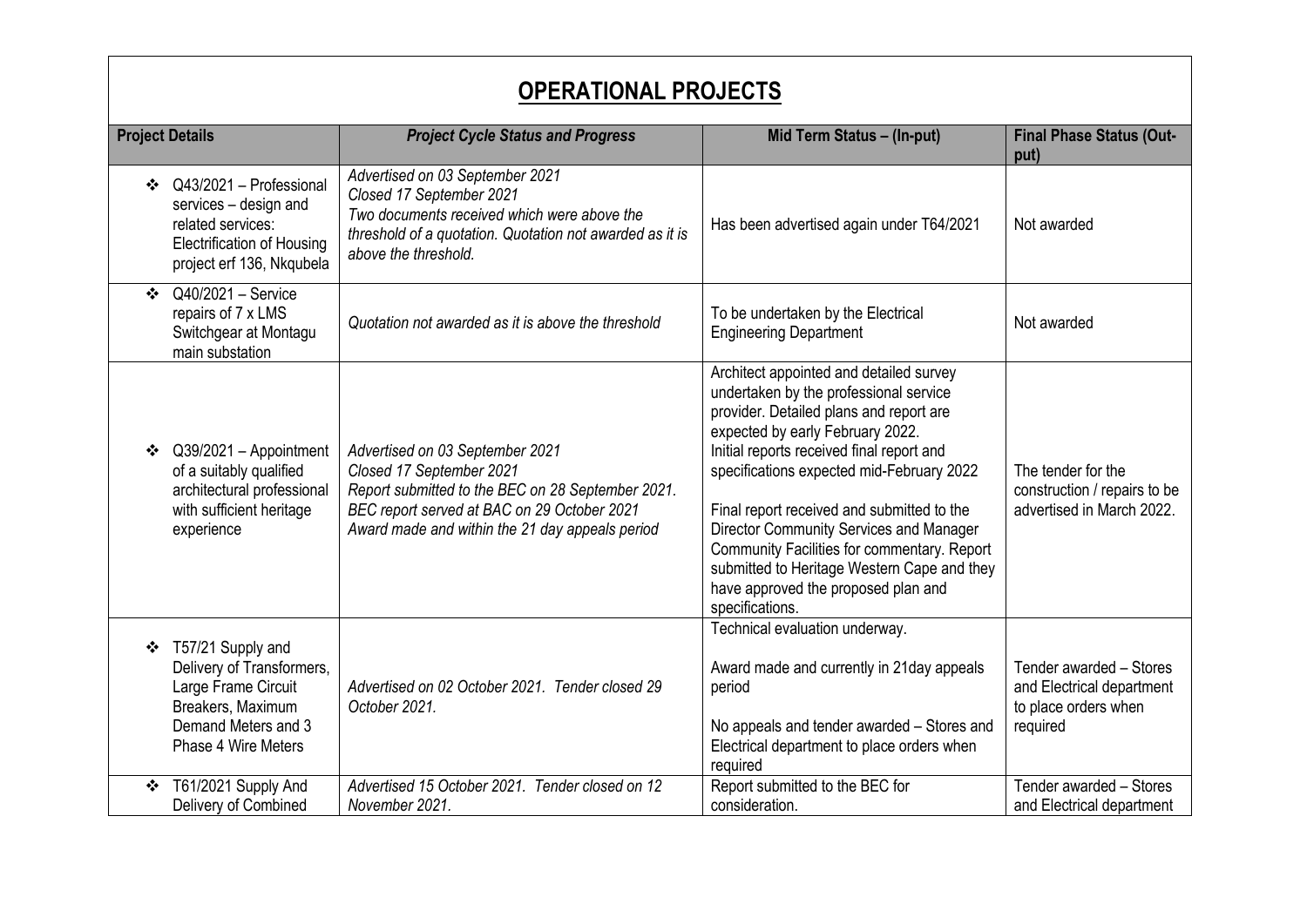|               | Nec/Ner/Aux<br>Transformer, Langeberg<br>Municipality                                                                                    | Await compliant documents from the BEC                          | Award made and currently in 21-day appeals<br>period<br>No appeals and tender awarded – Stores and<br>Electrical department to place orders when<br>required | to place orders when<br>required                     |
|---------------|------------------------------------------------------------------------------------------------------------------------------------------|-----------------------------------------------------------------|--------------------------------------------------------------------------------------------------------------------------------------------------------------|------------------------------------------------------|
| ❖             | Q10/2022 Painting of<br>roof structure, Robertson<br>Town Hall                                                                           | Detailed specifications submitted to BSC on 14<br>February 2022 | Await BSC outcome                                                                                                                                            |                                                      |
| $\frac{1}{2}$ | Q50/2021 Paintworks at<br>the Robertson<br>Centralised Inventory<br><b>Stores</b>                                                        |                                                                 |                                                                                                                                                              | Works completed February<br>2022. Pictures attached. |
| $\cdot$       | Tender XX 2022<br>Painting of Sunnyside,<br>Zolani (Cape Access),<br>Happy Valley and<br>Bonnievale Libraries,<br>Langeberg Municipality | Await BSC compilation by MM office.                             |                                                                                                                                                              |                                                      |

#### *Recommendation / Aanbeveling*

That the report be noted. / V*oorgelê vir kennisname.*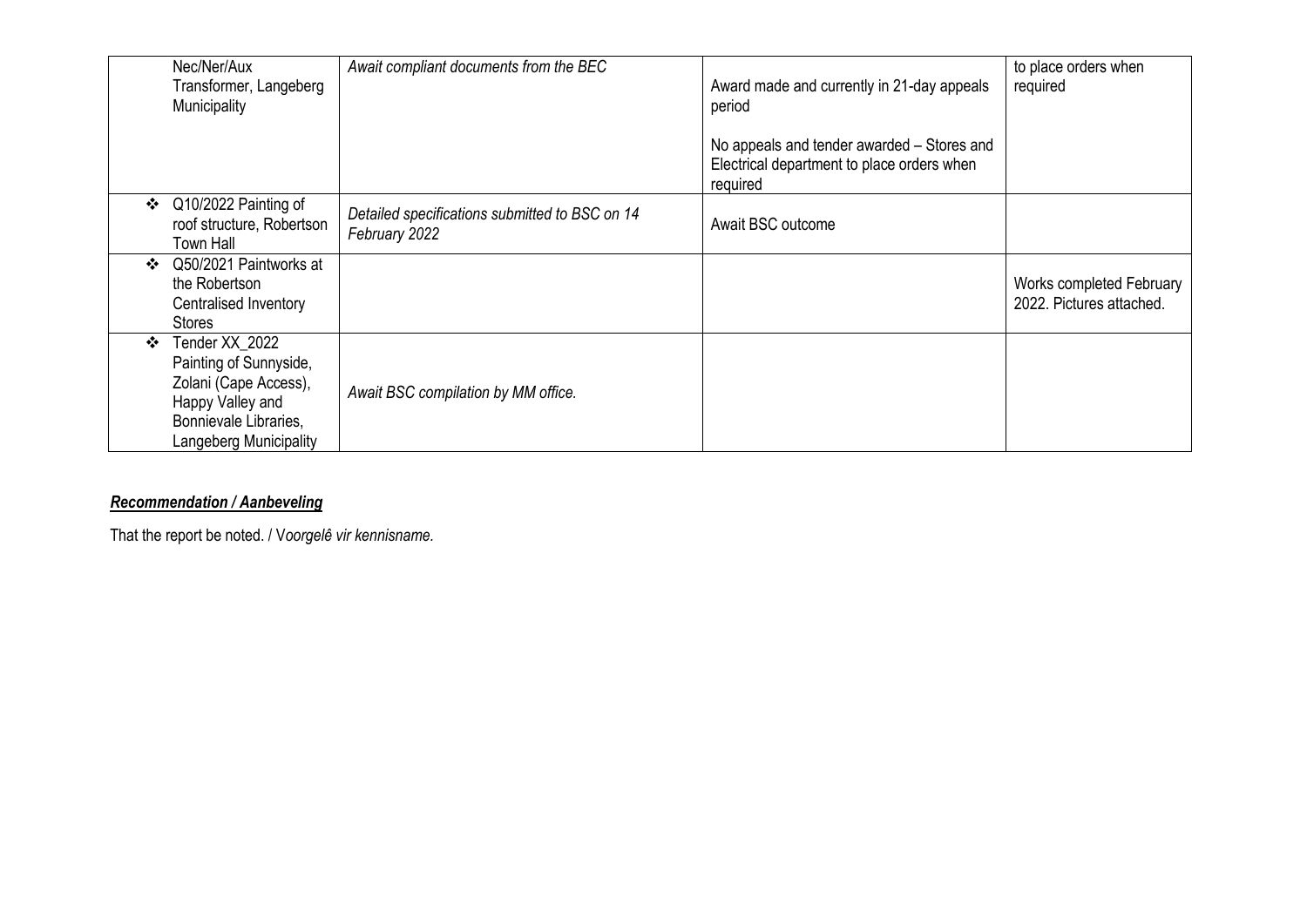### **Air Conditioners**





#### **Thatch Roof – McGregor**



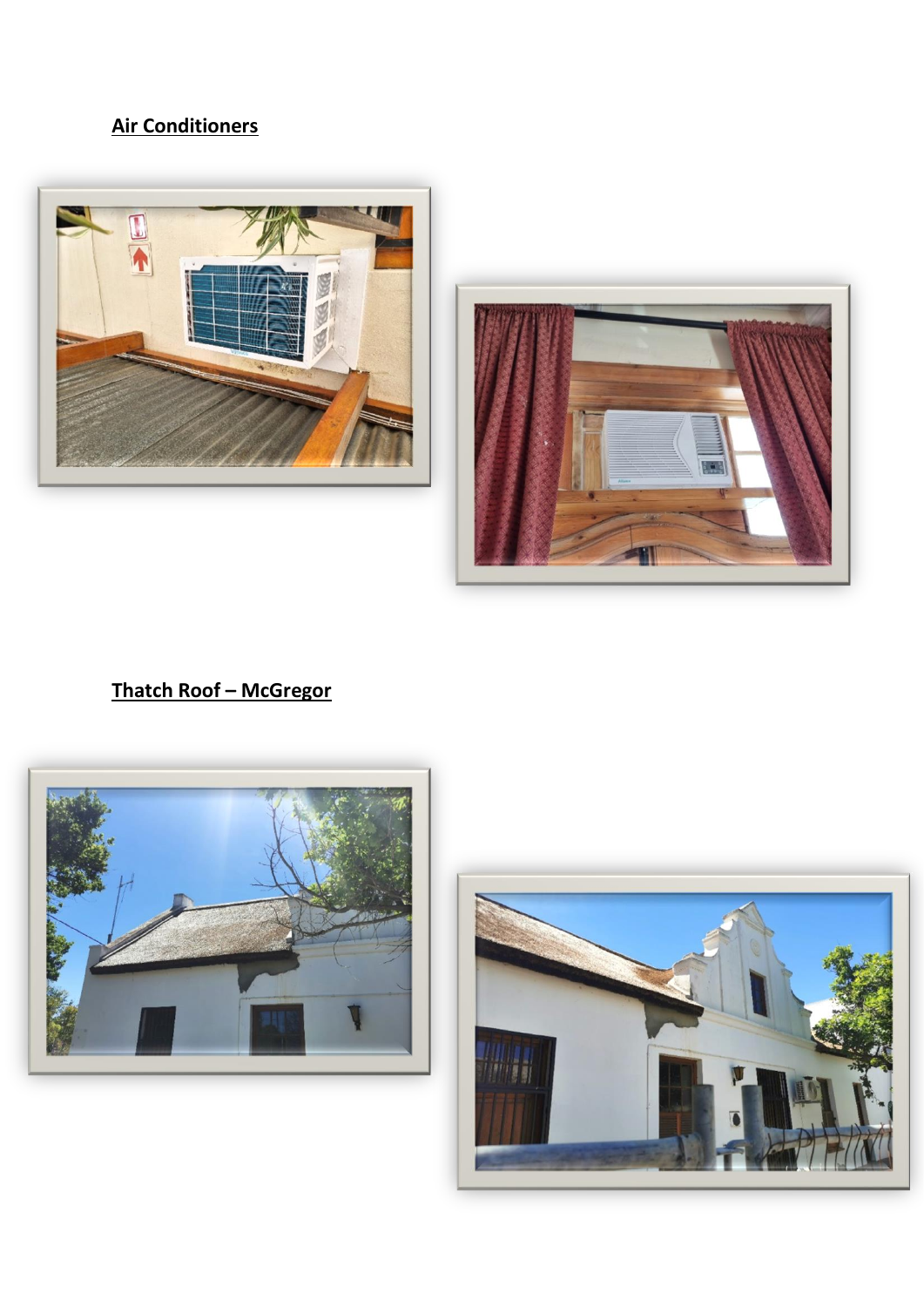### **Netball Courts**





### **Montagu Parks – Aluminium Doors**